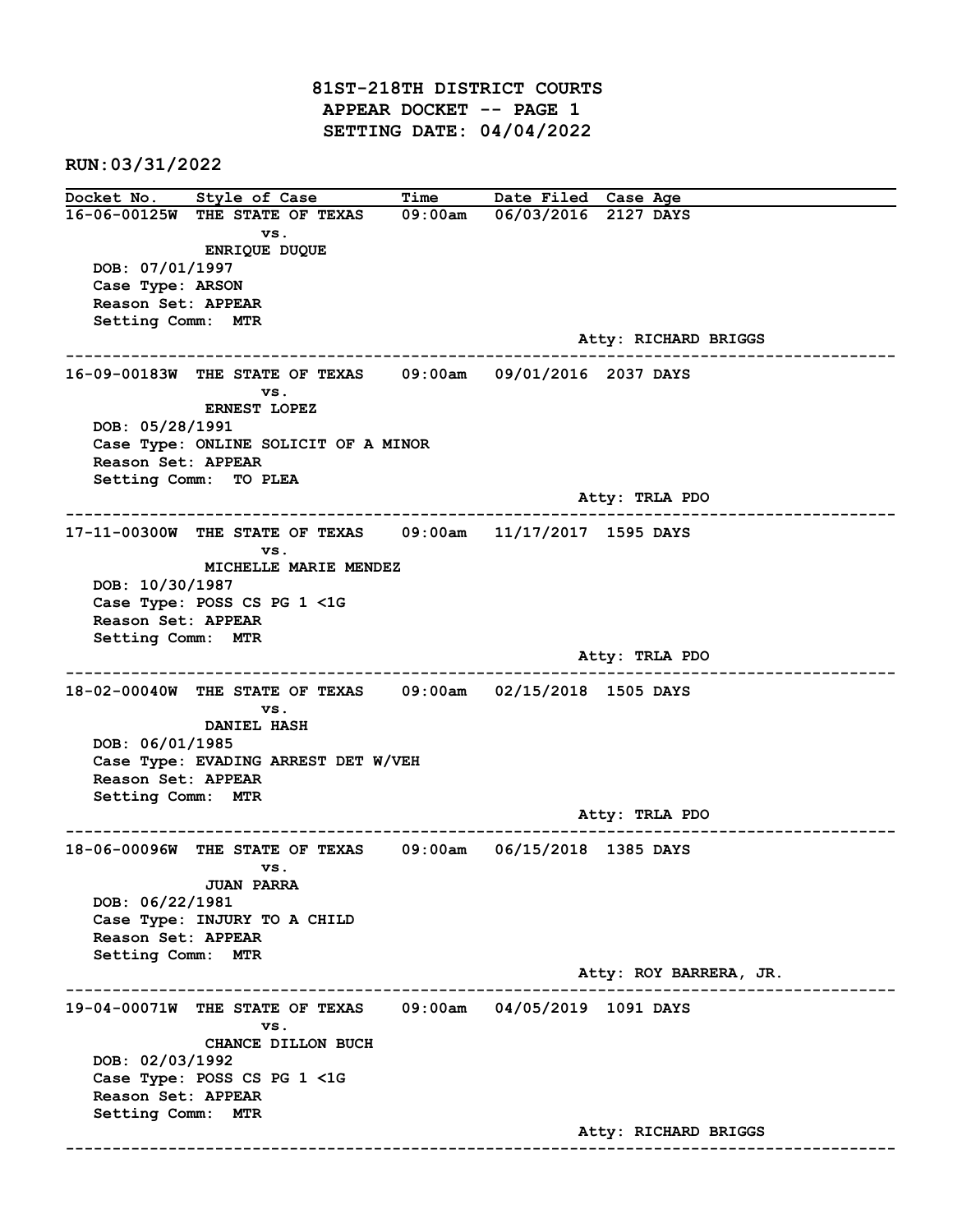81ST-218TH DISTRICT COURTS APPEAR DOCKET -- PAGE 2 SETTING DATE: 04/04/2022

RUN:03/31/2022

Docket No. Style of Case Time Date Filed Case Age 19-07-00150W THE STATE OF TEXAS 09:00am 07/09/2019 996 DAYS vs. MARTIN GONZALES DOB: 09/28/1987 Case Type: POSS CS PG 1 <1G Reason Set: APPEAR Setting Comm: MTR Atty: TRLA PDO ------------------------------------------------------------------------------------------------------------------------ 20-01-00019W THE STATE OF TEXAS 09:00am 01/14/2020 807 DAYS vs. DAVID MARROQUIN JR DOB: 03/15/1992 Case Type: POSS CS PG 1 >=1G<4G Reason Set: APPEAR Setting Comm: NEEDS DATES, (FTA 1/5) Atty: JASON NITZ ------------------------------------------------------------------------------------------------------------------------ 20-02-00052W THE STATE OF TEXAS 09:00am 02/07/2020 783 DAYS vs. CHRISTOPHER WARD DOB: 09/21/1984 Case Type: CRIMINAL MISCHIEF >=\$2,500<\$30K Reason Set: APPEAR Setting Comm: TO PLEA Atty: MICHAEL DOMINICK ------------------------------------------------------------------------------------------------------------------------ 20-05-00075W THE STATE OF TEXAS 09:00am 05/08/2020 692 DAYS vs. LEONARD R. RAMIREZ DOB: 05/06/2001 Case Type: DEADLY CONDUCT DISCHARGE FIREARM Reason Set: APPEAR Setting Comm: TO PLEA Atty: ROBERT GIER ------------------------------------------------------------------------------------------------------------------------ 20-05-00121W THE STATE OF TEXAS 09:00am 05/08/2020 692 DAYS vs. CHRISTOPHER R RODRIGUEZ DOB: 08/15/1990 Case Type: ASSAULT PUBLIC SERVANT Reason Set: APPEAR Setting Comm: MTR Atty: TRLA PDO ------------------------------------------------------------------------------------------------------------------------ 20-08-00194W THE STATE OF TEXAS 09:00am 08/14/2020 594 DAYS vs. LEONARD R. RAMIREZ DOB: 05/06/2001 Case Type: THEFT FIREARM > \$400 Reason Set: APPEAR Setting Comm: TO PLEA Atty: ROBERT GIER ------------------------------------------------------------------------------------------------------------------------